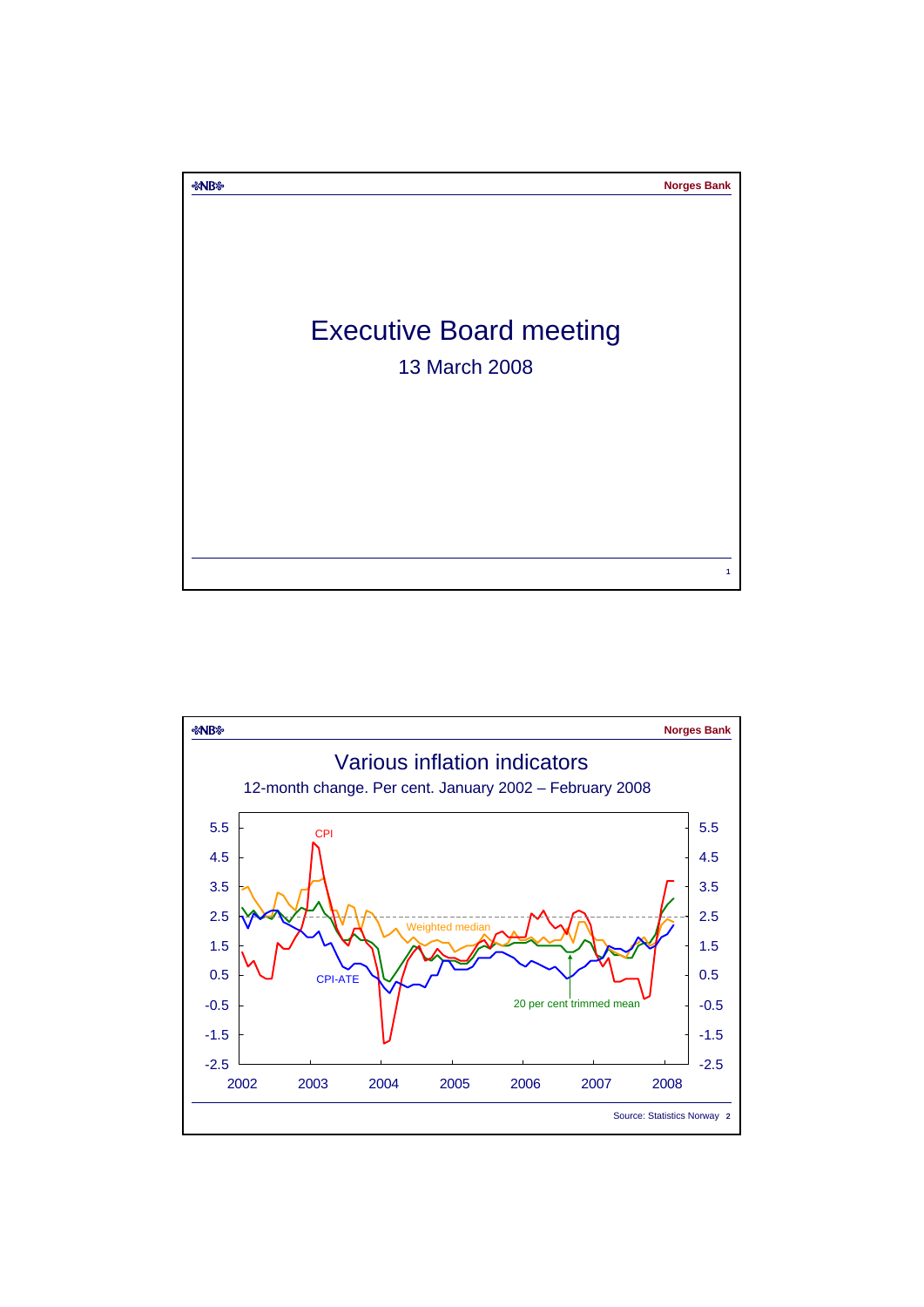

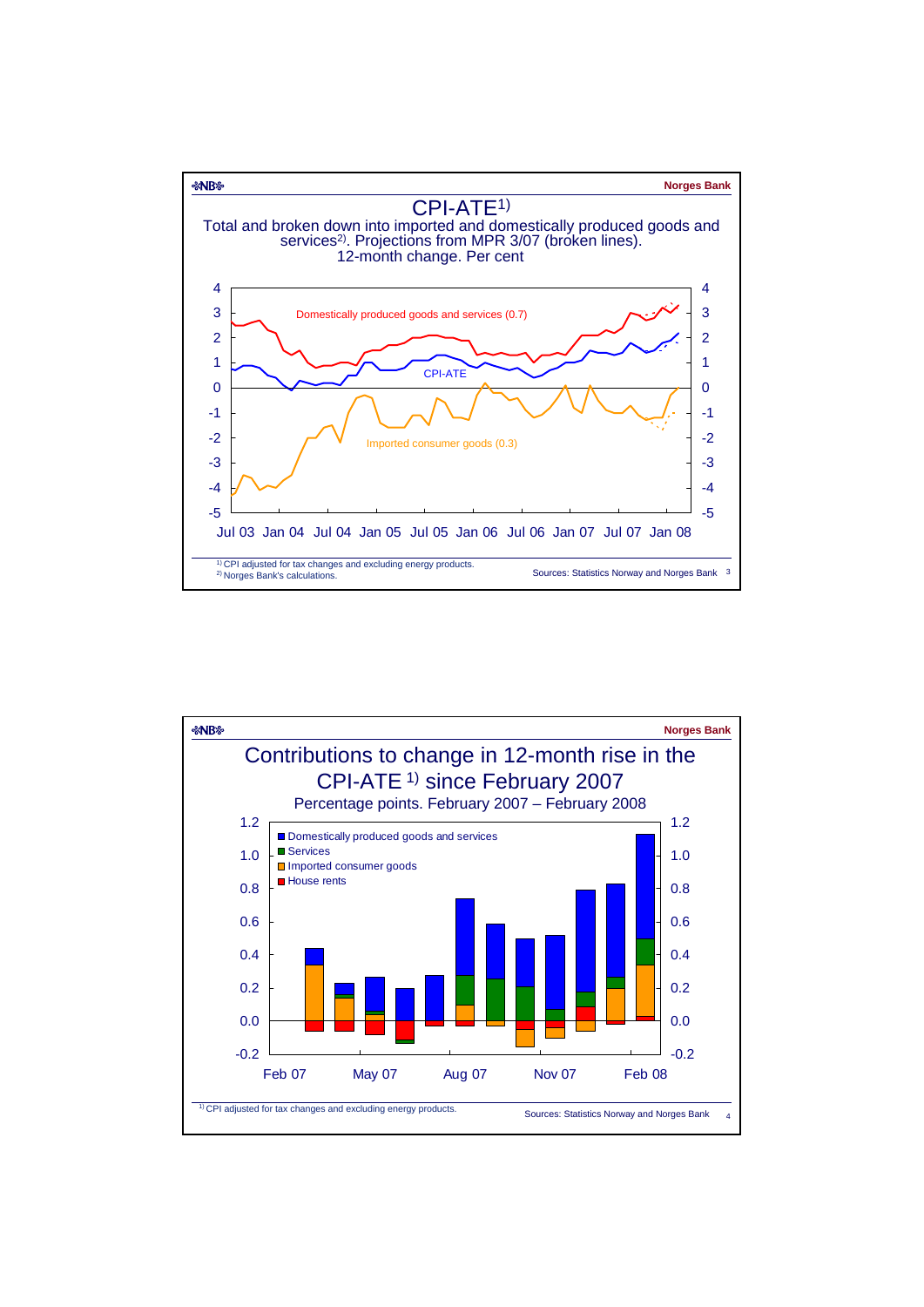

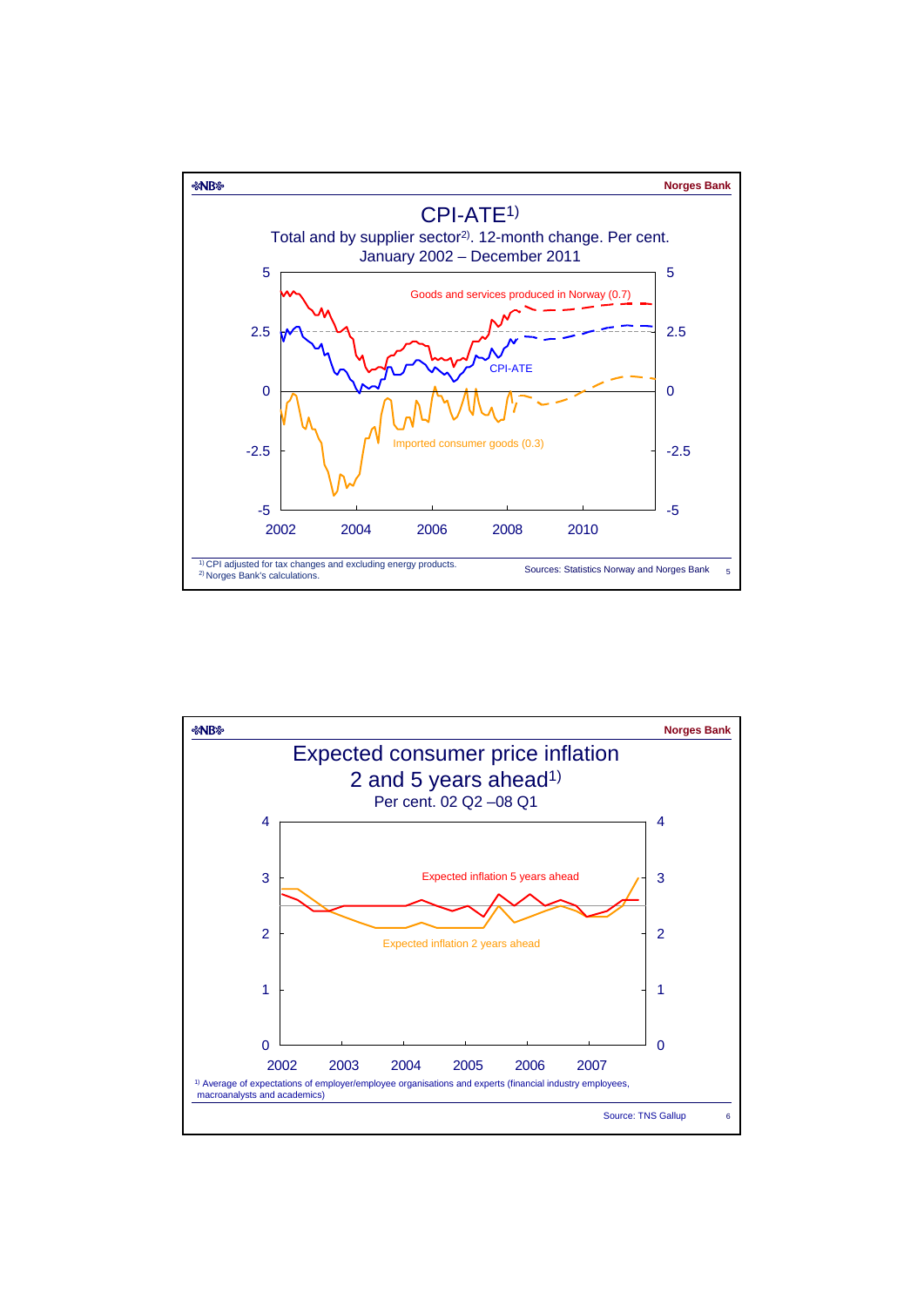

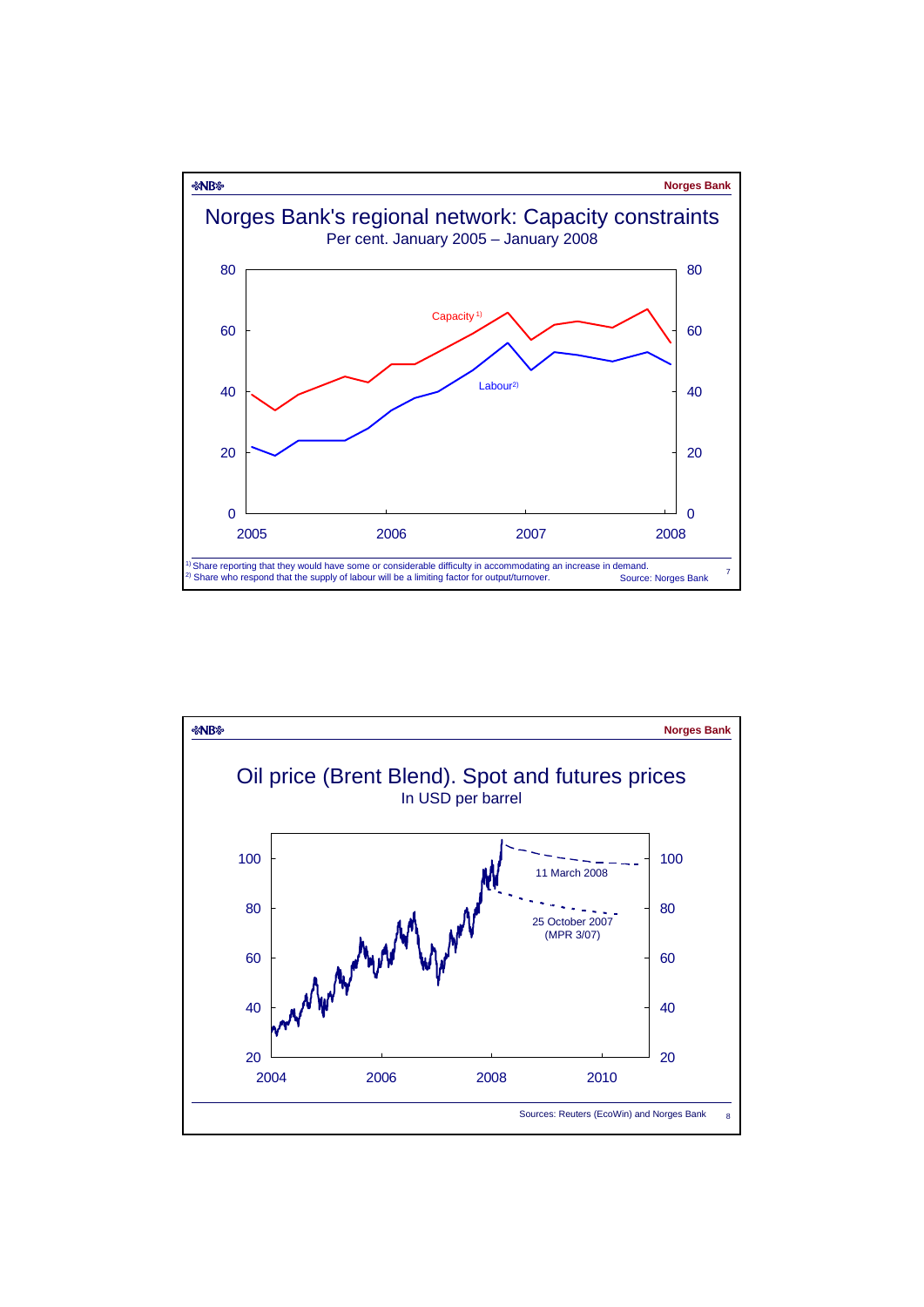

![](_page_4_Figure_1.jpeg)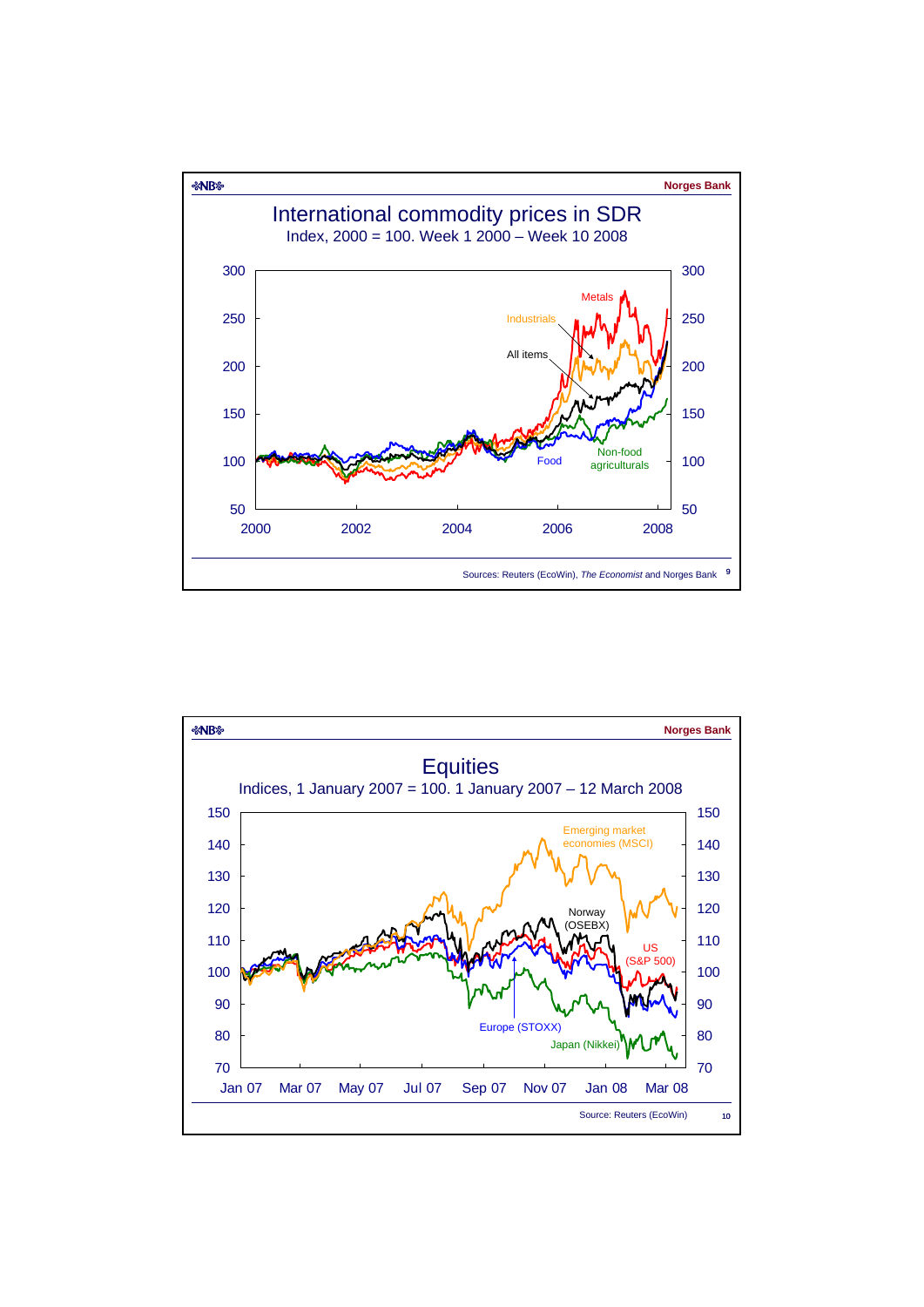![](_page_5_Figure_0.jpeg)

![](_page_5_Figure_1.jpeg)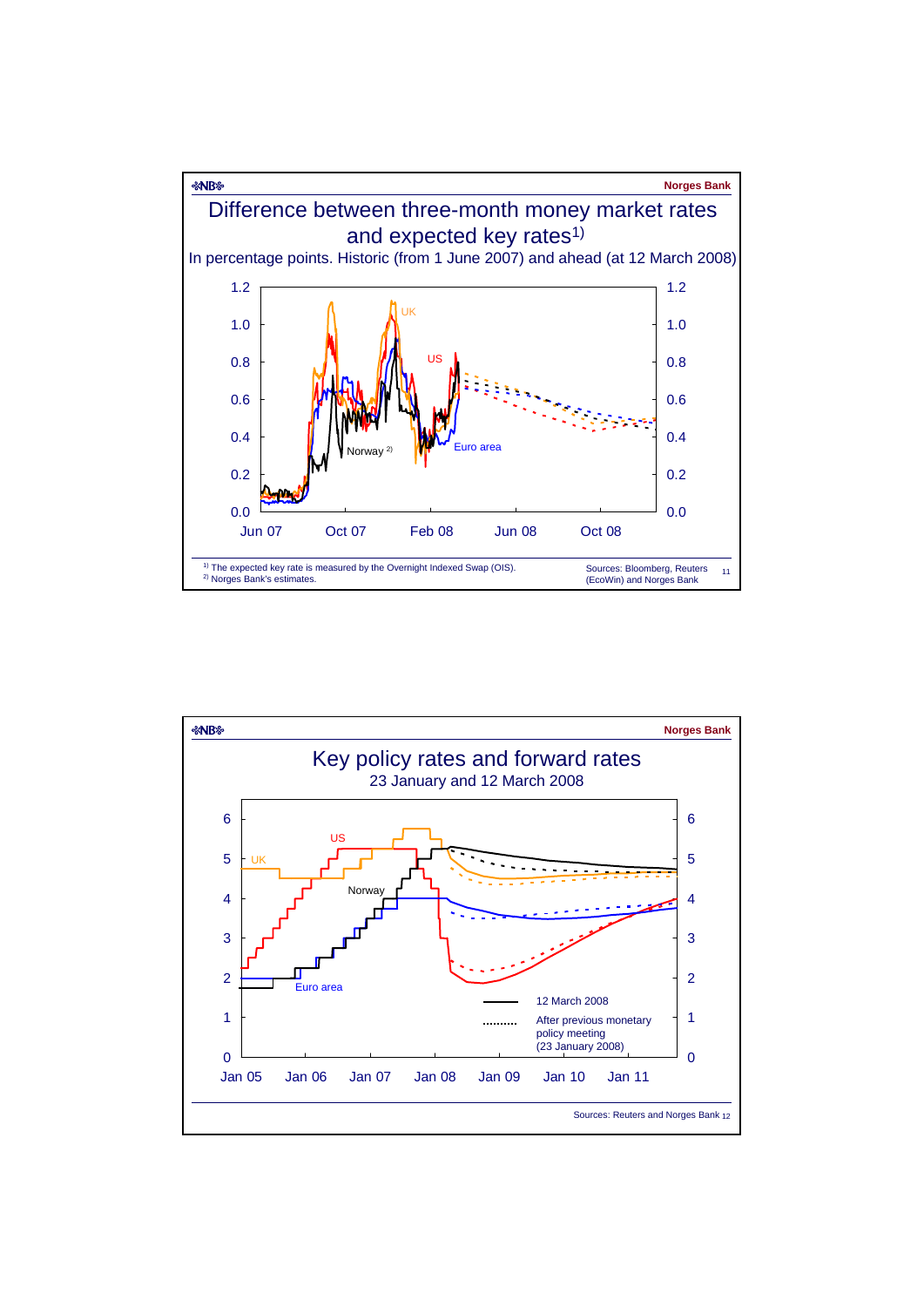![](_page_6_Figure_0.jpeg)

![](_page_6_Figure_1.jpeg)